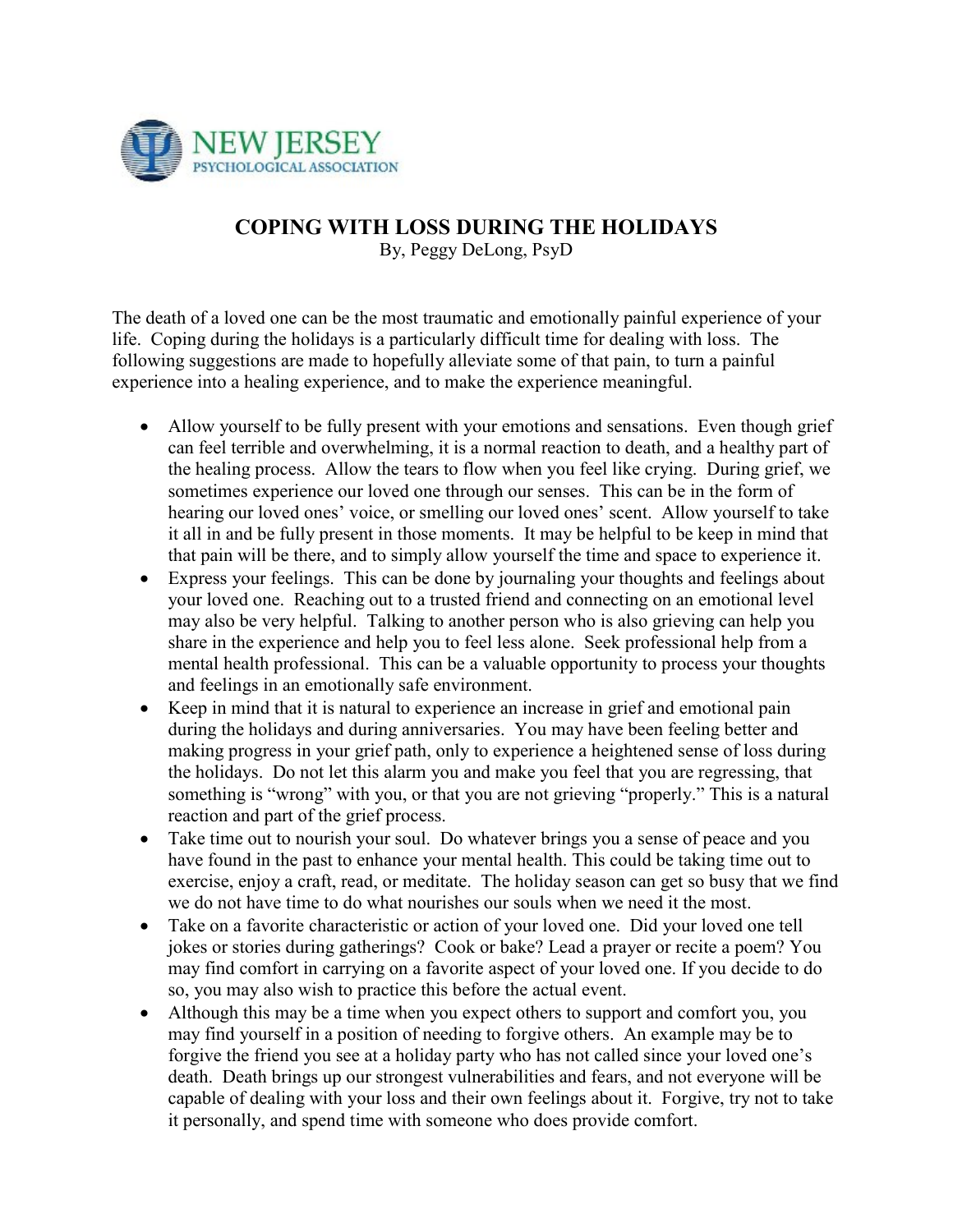- Allow yourself to experience joy. Remembering your loved one does not mean sacrificing joy when it comes naturally. Allow yourself to laugh. It is not a betrayal to your loved one to experience happiness and joy.
- Planning is important:
	- o Consider how you plan to obtain additional emotional support. If being alone is too painful, invite someone over, or accept an invitation that you might not normally accept.
	- o Sometimes people need to be told that it is okay to mention your loved one's name, or that you especially want them to mention your loved one's name. Do not be afraid to let others know what you specifically want and need. People mean well, but sometimes need to be told how to respond to you and the loss. Out of fear of saying the "wrong" thing, people sometimes say nothing of your loss, and this can be painful. Let others know and give "permission" if you would like your loved one to be freely mentioned and remembered.
	- o Consider how you plan to handle rituals. If you plan to keep a ritual, decide how your loved one's role will be handled. The role may be shared among family and friends, assigned to a different person, or modified in some meaningful way.
	- o Consider making new rituals. The purpose is to create the opportunity for meaningful remembering of the loved one, and to express and experience thoughts and feelings. The new ritual can also be an action, such as planting a tree, or a ceremony, or both. This can be done privately or with family and friends.
	- o You may want to create a symbolic remembrance of your loved one. This can be your loved one's favorite holiday decoration placed in a special location, a new holiday decoration to represent your loved one, an object that belonged to your loved one, favorite music playing, or a burning candle.
	- o Consider whether there will be an empty chair. If your family ritual or gathering involved your loved one being seated at a particular chair around the table, you may wish to discuss with the others who will be present what to do with the empty chair. Seeing the empty chair can be a painful physical reminder of our loved one's absence and preparing for this can make the experience less painful.
	- o Anticipate your limits and do not be afraid to let others know what they are. This may mean telling a host/hostess that you are not making your usual dish or dessert this year. This could also mean informing the host/hostess that you may need to make an early exit, that this exit could be sudden, and that it may need to be done without making your usual round of good-byes.

Remember that your experiences, emotions, and reactions are flowing and changing, just as life is flowing and changing. What might feel right to do this year may be different next year. You can make a mental note of what felt good and what did not feel good based on your individual needs, and this is likely to change year to year. Also keep in mind that it is impossible to do all of these suggestions. Pick and choose what resonates with you, as the grieving process is intensely personal. The pain you experience is in proportion to the love between you and your loved one. The difference is that the pain will diminish over time, yet the love will forever endure.